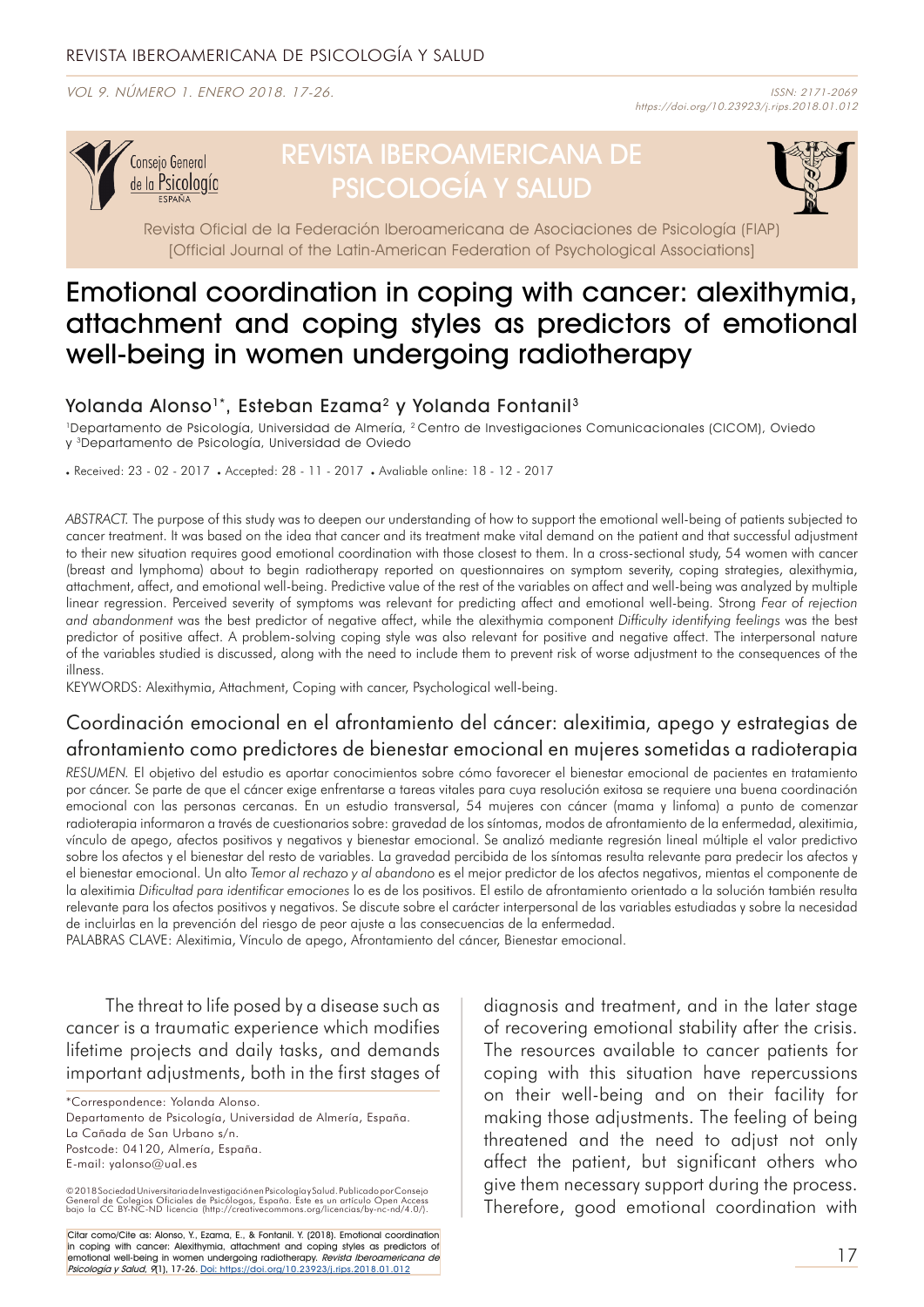the closest people may help resolve these challenges successfully. The ability to identify and describe feelings is particularly relevant, since both patients and those nearest them need to adequately express and understand the emotional needs or preferences generated as a consequence of the illness. Alexithymia (Sifneos, 1973; Taylor, Bagby, & Parker, 1997) includes a set of cognitive-affective manifestations, such as disconnection of thoughts and emotions, difficulties in differentiating and describing bodily and affective feelings and a tendency to specific thought. However, the relationship between cancer and alexithymia has been addressed more to find out its etiological role as a mediator in immune system functioning (Kojima, 2012; Manna et al., 2007), while its influence on quality of life has been explored less. Some studies on breast cancer note a negative effect of alexithymia on well-being (De Vries, Forni, Voellinger, & Stiefel, 2012) through other variables, such as high anxiety and depression (Luminet, Rokbani, Ogez, & Jadoulle, 2007), little social support (Boinon et al, 2012), illnessrelated stress (Jensen-Johansen et al., 2013) or pain (Porcelli, Tulipani, Maiello, Cilenti, & Todarello, 2007).

The relationship of coping styles to wellbeing during the course of the illness as a source of stress has been widely studied, and how individuals confront the disease has been revealed as important to the health outcome and managing consequences (Livneh & Antonak, 2005; Dempster, Howell, & McCorry, 2015). Acceptance and positive reevaluation as styles of approaching the problem have been related to more well-being, and disengagement and avoidance to less. However, the style of seeking social support has provided less consistent results (Kraemer, Stanton, Meyerowitz, Rowland, & Ganz, 2011; Kvillemo & Bränström, 2014), or has been included as another type of approach strategy (Holland & Holahan, 2003). In our study, we were interested in finding out the relationship of well-being to three possible strategies for coping with the illness: orientation to problemsolving, withdrawal and problem avoidance, and seeking the support of significant others. The third could be understood from attachment theory as activating attachment behavior when

faced with cancer, which triggers affliction and emotional stress. Many studies have explored this relationship, and the secure attachment style has been related to better adjustment in managing the illness (Cicero, Lo Coco, Gullo, & Lo Verso, 2009; Lo et al., 2010; Mikulincer & Shaver, 2007). Very recently, relationships have been found between secure attachment and emotional well-being, particularly with the dimension of fear of rejection and abandonment (Alonso, Fontanil, & Ezama, 2016; Ávila, Brandão, Teixeira, Coimbra, & Matos, 2015; Fagundes, Jaremka, Malarkey, & Kiecolt– Glaser, 2014).

Understanding cancer and its treatment as a challenge in which the person affected and his/her immediate circumstances are the key actors, this study was designed to explore the influence of variables that reveal the characteristics of these relationships on emotional well-being. Our hypothesis argues that good emotional adjustment with intimate surroundings, measured as the ability to identify and express emotions, little fear of rejection and abandonment, and activating coping strategies directed at seeking support, significantly influences the well-being of women affected by cancer.

### **METHODS**

# • PARTICIPANTS

Fifty-four female patients at the Hospital Universitario Central de Asturias (HUCA), Spain, who had been diagnosed with different stages of breast cancer or lymphoma, and who were starting radiotherapy, participated in the study. They all had sufficient education to be able to use the evaluation instruments applied. The women's mean age was 47.58 years (*SD* = 11.8; range 17-72). 71.7% were living with their partner (whether married or not), 17% were single, 5.7% widows, and 5.7% separated/divorced. 56.91% had had some type of university education, 23.07% had finished high school, and 20% had primary education. Concerning their medical condition, 48 participants (88.8%) had breast cancer and six (11.1%) lymphoma. 75.8% had undergone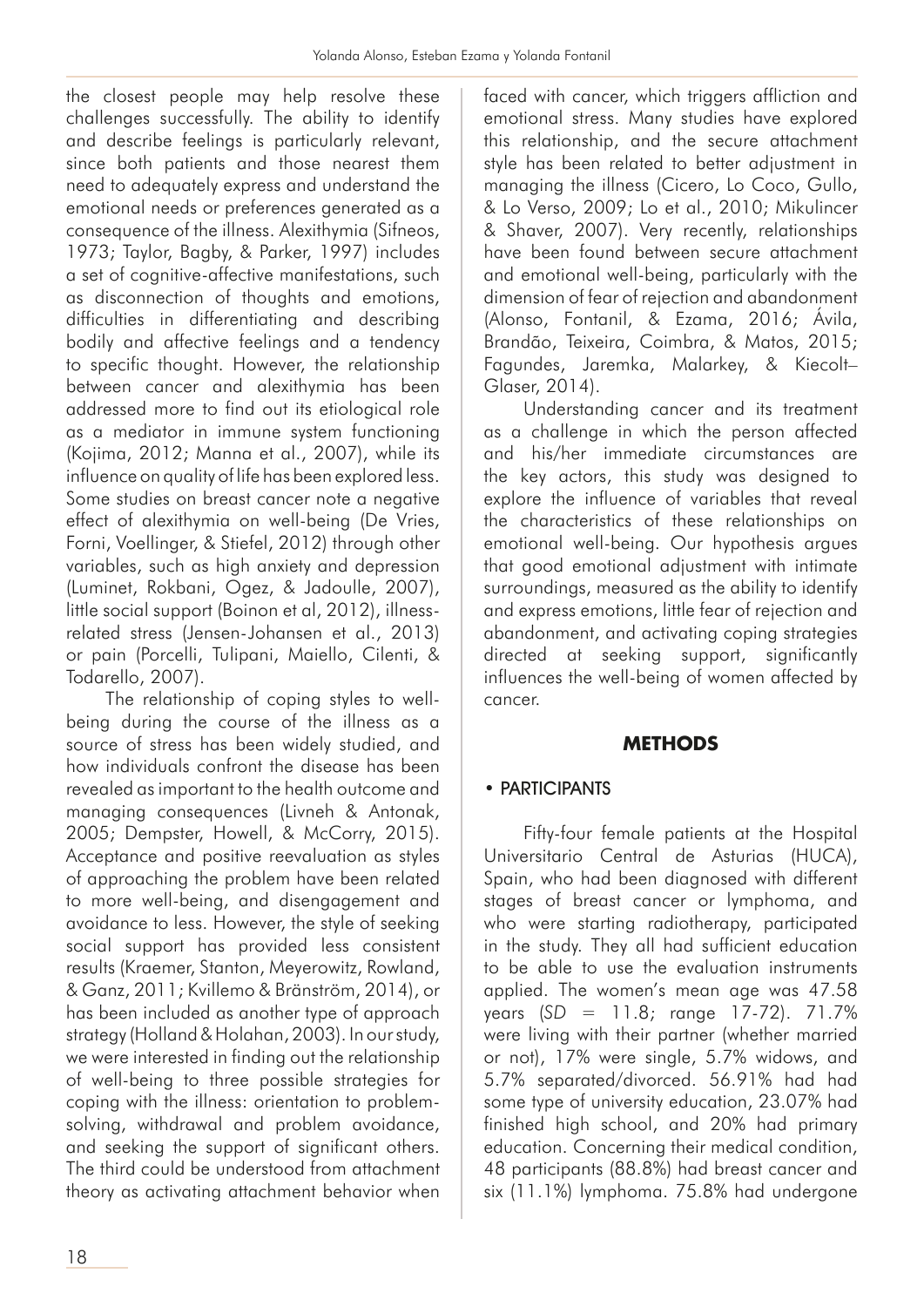breast-conserving surgery and 22.4% had had a mastectomy, while 1.7% had not had surgery. 40% had previously had chemotherapy.

### • INSTRUMENTS

Emotional well-being was assessed using the Spanish version (Sánchez-Cánovas, 1994) of the Positive and Negative Affect Schedule (PANAS) (Watson, Clark, & Tellegen, 1998). This 20-item questionnaire is distributed into two subscales, *Positive affect* and *Negative affect*. Each of them consists of 10 adjectives expressing mood on a five-point scale. The participants answer to what extent they have felt that way in the last month. Internal consistency of the scale for the Spanish population has a Cronbach's alpha of 0.87 to 0.91 (Sandín et al., 1999). In this study, internal consistency was  $\alpha = 0.89$  for *Positive affect* and  $\alpha = 0.90$ for *Negative affect*.

The Spanish adaptation by Badía, Gutiérrez, Wiklund, & Alonso (1996) of the Psychological General Well-Being Index (PGWB) (Dupuy, 1984) consists of 22 items with a 6-point Likert-type response scale which assess affective and emotional states since the illness was diagnosed. It acquires data on six dimensions related to well-being. This study used only the scale measuring *Positive wellbeing*. It was used in addition to the PANAS in order to have an appreciation of well-being for the period starting from diagnosis, avoiding application of the other one twice in a row for periods of time which partially overlap. Internal consistency in this group of items is  $\alpha = 0.95$ . Validation studies estimated the confidence level at  $\alpha = 0.94$  (Badía et al., 1996).

The European Organization for Research and Treatment of Cancer Quality of Life Questionnaire (EORTC QLQ-C30), Spanish adaptation (Toledo, Barreto, Pascual, & Ferrero, 1993), evaluates the patient's own experience with the disease. It contains 53 items which combine dichotomous and 4 and 7-point Likert-type answers. This study used the *Symptoms* subscale, which evaluates the extent to which the patients perceive the presence of symptoms related to the disease and its treatment. Its internal consistency in this sample was  $\alpha = 0.87$ . Previous studies (Toledo et al., 1993) have found alphas of 0.62 to 0.80 for this instrument.

The Spanish version by Soriano and Zorroza (1999) of the Coping Strategy Indicator (CSI) (Amirkhan, 1990) consists of 33 items on current reactions to cancer on a three-point scale. It identifies three dimensions corresponding to major coping strategies. The *Problem solving* dimension evaluates the use of instrumental and direct problem-solving strategies. *Avoidance* measures avoidance strategies as such and emotional withdrawal (distraction or fantasy). *Seeking social support*  evaluates the demand for comfort, consolation or advice or simply seeking human contact as a necessity. Validation studies have found high internal consistency (Amirkhan, 1990). Our sample yielded alpha values of 0.79 for *Problem solving*, 0.86 for *Seeking social support*, and 0.34 for *Avoidance.*

Alexithymia was measured with the Spanish version (Martínez-Sánchez, 1996) of the Toronto Alexithymia Scale (TAS-20) (Taylor, Ryan, & Bagby, 1985), which consists of 20 items rated on a five-point Likert scale. It finds three factors: *Difficulty identifying feelings, Difficulty describing feelings*, and *Externally oriented thinking*. A total score can also be found by adding up the scores on the three scales. The instrument has shown good internal consistency in Spanish populations (Moral & Retamales, 2000). In this sample, the complete scale yielded an  $\alpha = 0.86$ , and the three subscales 0.79, 0.81 and 0.61, respectively.

The Scale of Preferences and Expectations in Close Interpersonal Relationships (*Escala de Preferencias y Expectativas en las Relaciones Interpersonales Cercanas*, EPERIC) (Fontanil, Ezama, & Alonso, 2013) is a questionnaire on adult attachment consisting of 22 items with five-point Likert scale answers. It has three subscales corresponding to the three components of attachment: *Fear of rejection and abandonment, Desire for closeness, and Preference for independence*. In the validation study, the instrument showed an internal consistency of  $\alpha = 0.80$  for the complete scale and 0.82, 0.73 and 0.71 for the subscales respectively. In our sample it was 0.73 for the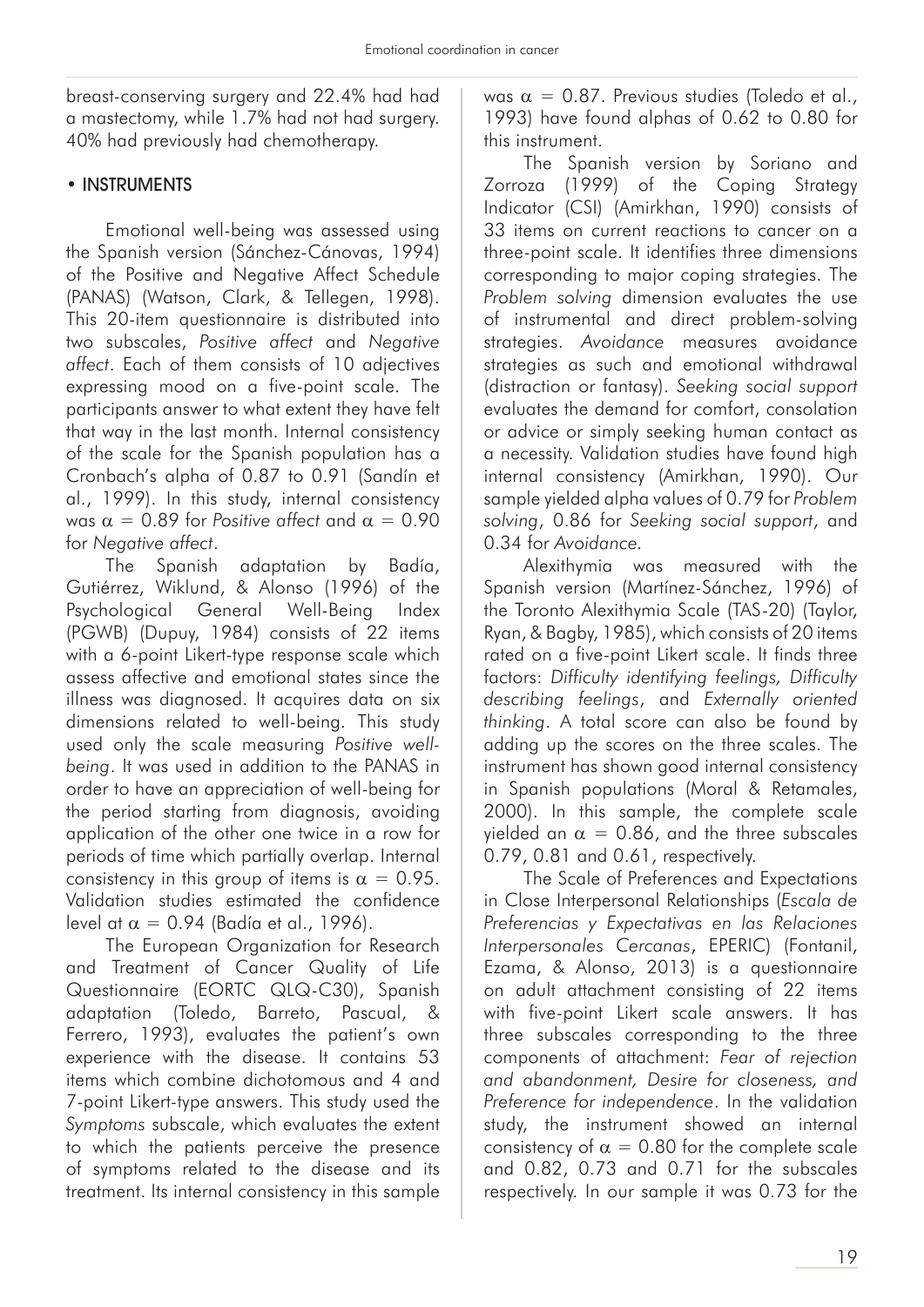complete scale, and 0.78, 0.69 and 0.62 for the three subscales.

#### •PROCEDURE

The participants were women who came to the hospital to receive radiotherapy for breast cancer or lymphoma and who were invited to participate in a psychological support program. The project was evaluated and approved by the hospital's ethics committee. After the required evaluation by the medical team, the psychotherapist interviewed the participants and informed them of the psychotherapeutic work and also of the study and its purposes, at the same time they were asked for their written informed consent. The acceptance rate for participation was 71.8%. The rest refused to provide data for the study, or had missed the first appointments so contact could not be renewed. The participants filled in the questionnaires at the hospital during their psychotherapy sessions.

### • DATA ANALYSIS

First the Kolmogorov-Smirnov goodnessof-fit test was done, finding normality of distribution for all the variables except the CSI *Avoidance* subscale. In spite of the non-normal distribution of this scale, it was decided to use the Pearson's correlation to test the relationships among the variables. Because of the low internal consistency of this same scale in the Cronbach analysis, which showed that the participants for some reason were not interpreting the items on this scale uniformly, we had already considered its results with reservations. In continuation, a multiple linear regression analysis following the stepwise method was performed. The PANAS *Positive and Negative affect* scales and the score on the PGWB *Positive well-being* scale were taken as dependent variables. Possible predictors considered were attachment, illness coping styles, alexithymia and perceived symptom severity. The stepwise method was chosen because it implies a continuous checking of the contribution of each independent variable to the regression model after adding a new one, so that all the variables whose contribution to the model is better explained by other variables

are eliminated. In each case the supposition of independence of residuals was verified with the Durbin-Watson statistic. The Total alexithymia score was removed from the TAS-20 set to comply with the requirement for non-collinearity. The residual normal distribution was checked using Kolmogorov-Smirnov. The variables with a statistically significant relationship to the dependent variables at least at 5% were used to calculate the regression equations. The SPSS statistical software package was used (version 20.0 for Windows).

#### **RESULTS**

As expected, the emotional well-being indicators correlated significantly with perceived severity of the physical symptoms (all  $r \geq 0.43$ ), *p* < 0.001) (Table 1). They also showed a highly significant correlation with the attachment dimension *Fear of rejection and abandonment*  (the higher the score, the worse the emotional and affective experience: 'positive affect'  $r =$  $-0.41, p = 0.002$ ; 'negative affect'  $r = 0.49$ , *p* < 0.001; ´positive well-being´ *r* = -0.48, *p*  $<$  0.001). Both the total alexithymia score and the subscale *Difficulty identifying feelings* had significant correlations with all the measures of emotional well-being, so a higher score on this scale means less well-being and positive affect and a high score on negative affect (all r between |0.31| and |0.51|, *p* < 0.05 and < 0.001). The *Difficulty describing feelings* and *Externally oriented thinking* subscales also showed significant inverse correlations with positive affect (*r* = -0.35, *p* = 0.01; and *r*   $= -0.28$ ,  $p = 0.039$  respectively). Both the *Problem-solving* and *Avoidance* coping style scales correlated significantly with some of the well-being scales, although the correlations were generally lower than those for alexithymia or attachment. It is worth mentioning that the perception of severity of physical symptoms did not correlate with any scale used in the study except the three dependent variables and with the CSI *Avoidance* subscale, which as mentioned above, should be taken with caution due to its non-normal distribution and low internal consistency.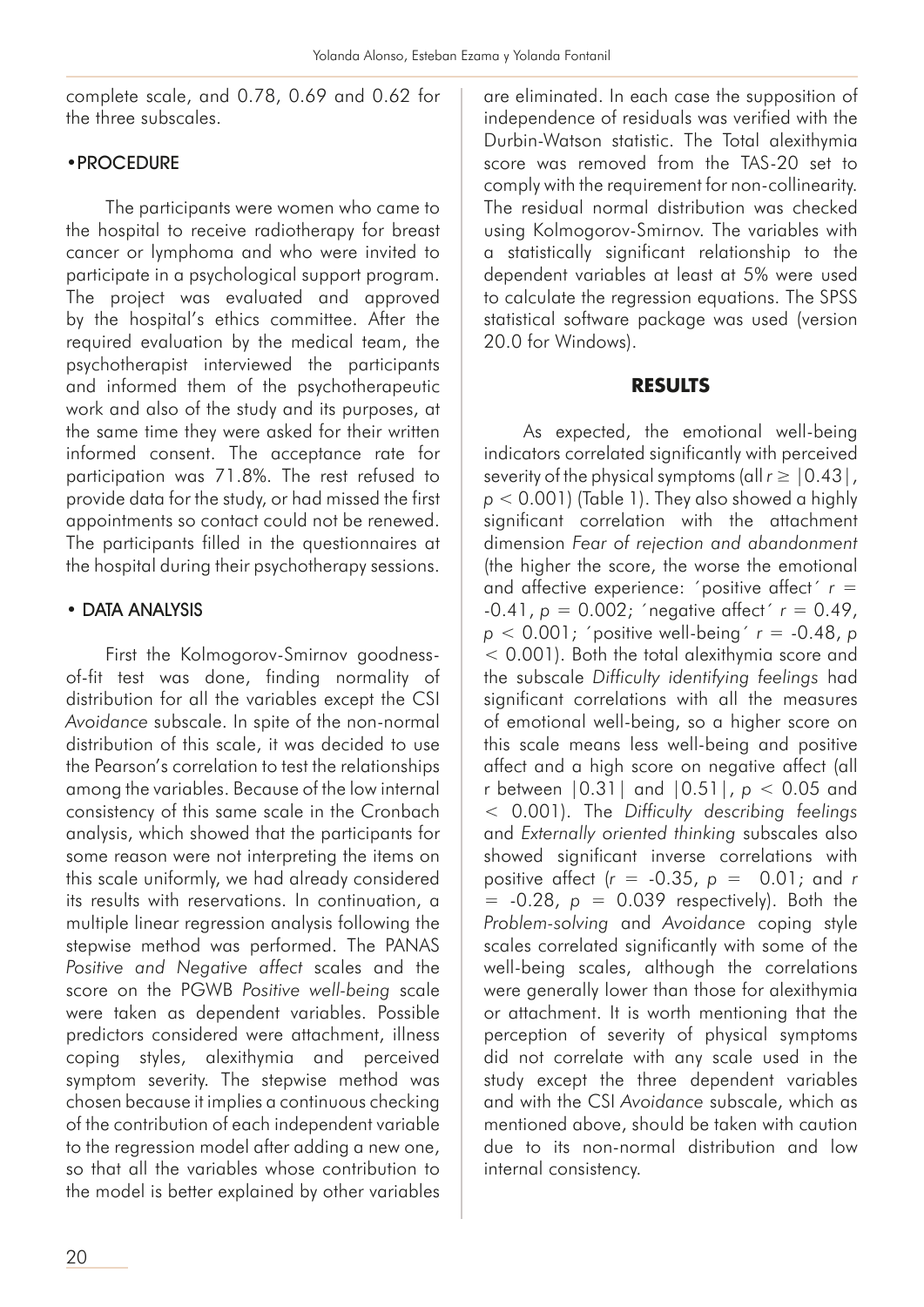#### Emotional coordination in cancer

| Table 1<br>Pearson's correlations coefficients for the variables studied ( $N=54$ ) |           |           |           |         |          |          |         |          |          |           |         |         |      |
|-------------------------------------------------------------------------------------|-----------|-----------|-----------|---------|----------|----------|---------|----------|----------|-----------|---------|---------|------|
|                                                                                     | (1)       | (2)       | (3)       | (4)     | (5)      | (6)      | (7)     | (8)      | (9)      | (10)      | (11)    | (12)    | (13) |
| (1) PANAS Positive affect                                                           |           |           |           |         |          |          |         |          |          |           |         |         |      |
| (2) PANAS Negative<br>affect                                                        | $-.713**$ |           |           |         |          |          |         |          |          |           |         |         |      |
| (3) PGWB Positive well-<br>being                                                    | $.841**$  | $-.739**$ |           |         |          |          |         |          |          |           |         |         |      |
| (4) QLQ-C30 Symptoms                                                                | $-.431**$ | $.448**$  | $-.533**$ |         |          |          |         |          |          |           |         |         |      |
| (5) EPERIC Fear<br>of rejection and<br>abandonment                                  | $-.407*$  | .488**    | $-.457**$ | .142    |          |          |         |          |          |           |         |         |      |
| (6) EPERIC Desire for<br>closeness                                                  | .037      | $-105$    | $-.064$   | .024    | .051     |          |         |          |          |           |         |         |      |
| (7) EPERIC Preference for<br>Independence                                           | $-0.088$  | .158      | $-0.099$  | .016    | .153     | .090     |         |          |          |           |         |         |      |
| (8) TAS-20 Total scores                                                             | $-.456**$ | $.309*$   | $-.340*$  | .071    | .218     | $-.073$  | .036    |          |          |           |         |         |      |
| (9) TAS-20 Difficulty<br>identifying feelings                                       | $-.507**$ | $.402*$   | $-.423**$ | .195    | $.396*$  | $-.101$  | .013    | $.846**$ |          |           |         |         |      |
| (10) TAS-20 Difficulty<br>describing feelings                                       | $-.349*$  | .233      | $-188$    | $-164$  | .086     | $-.079$  | .185    | .838**   | .558**   |           |         |         |      |
| (11) TAS-20 Externally<br>oriented thinking                                         | $-.282*$  | .132      | $-.230$   | .117    | .044     | $-0.009$ | $-109$  | $.837**$ | $.531**$ | .592**    |         |         |      |
| (12) CSI Problem-solving                                                            | $.324*$   | $-.339*$  | .215      | .021    | $-.300*$ | $.276*$  | $-.004$ | $-.318*$ | $-146$   | $-.432**$ | $-.263$ |         |      |
| (13) CSI Seeking social<br>support                                                  | $-0.27$   | $-.034$   | $-156$    | .181    | $-062$   | .106     | $-.247$ | $-.254$  | $-.063$  | $-.393*$  | $-.218$ | $.389*$ |      |
| (14) CSI Avoidance                                                                  | $-.282*$  | .248      | $-.303*$  | $.319*$ | .209     | .119     | $-.087$ | $.382**$ | $.450**$ | .152      | $.319*$ | .106    | .058 |
| **p < .001: $*$ p < .05                                                             |           |           |           |         |          |          |         |          |          |           |         |         |      |

| Table 2<br>Multiple linear regression model for predicting positive affect |              |         |         |      |  |  |  |
|----------------------------------------------------------------------------|--------------|---------|---------|------|--|--|--|
|                                                                            | B(SE)        | Beta    | t       | Sig. |  |  |  |
| TAS-20 Difficulty<br>identifying feelings                                  | $-.457(.12)$ | $-.425$ | $-3.86$ | .000 |  |  |  |
| EORTC QLQ-C30<br>Symptoms                                                  | $-.422(.15)$ | $-.305$ | $-2.78$ | .008 |  |  |  |
| CSI Problem solving                                                        | .562(.21)    | .286    | 2.68    | .010 |  |  |  |
| Constant                                                                   | 3.374(.59)   |         | 5.77    | .000 |  |  |  |

Table 4 Multiple linear regression model for predicting PGWB

|                                                  | B(SE)        | Beta    | t       | Sig. |
|--------------------------------------------------|--------------|---------|---------|------|
| EORTC QLQ-C30<br>Symptoms                        | $-.715(.18)$ | $-.433$ | $-4.02$ | .000 |
| <b>EPERIC Fear of</b><br>rejection or aban.      | $-.382(.16)$ | $-.279$ | $-2.45$ | .018 |
| <b>TAS-20 Difficulty</b><br>identifying feelings | $-.300(.15)$ | $-.234$ | $-2.01$ | .050 |
| Constant                                         | 6.719(.43)   |         | 15.69   | .000 |

| Table 3<br>Multiple linear regression model for predicting negative affect |              |         |         |      |  |  |  |
|----------------------------------------------------------------------------|--------------|---------|---------|------|--|--|--|
|                                                                            | B(SE)        | Beta    | t       | Sig. |  |  |  |
| EORTC QLQ-C30<br>Symptoms                                                  | .582(.16)    | .402    | 3.74    | .000 |  |  |  |
| <b>FPFRIC Fear of</b><br>rejection or aban.                                | .438(.14)    | .359    | 3.19    | .002 |  |  |  |
| CSI Problem solving                                                        | $-.545(.25)$ | $-.240$ | $-2.15$ | .036 |  |  |  |
| Constant                                                                   | 1.416(.72)   |         | 1.97    | .055 |  |  |  |

The multiple regression analysis for predicting positive affect (Table 2), yielded a model with three variables which explain 43.4% of the variance  $(R^2 = 0.434;$  Durbin-Watson  $= 2.467$ ). In the prediction of negative affect (Table 3), the analysis arrived at a three-variable model which explains 43.7% of the variance (*R2*  $= 0.437$ ; Durbin-Watson  $= 1.416$ ). Prediction of well-being resulted in an equation which also has three variables explaining 45.3% of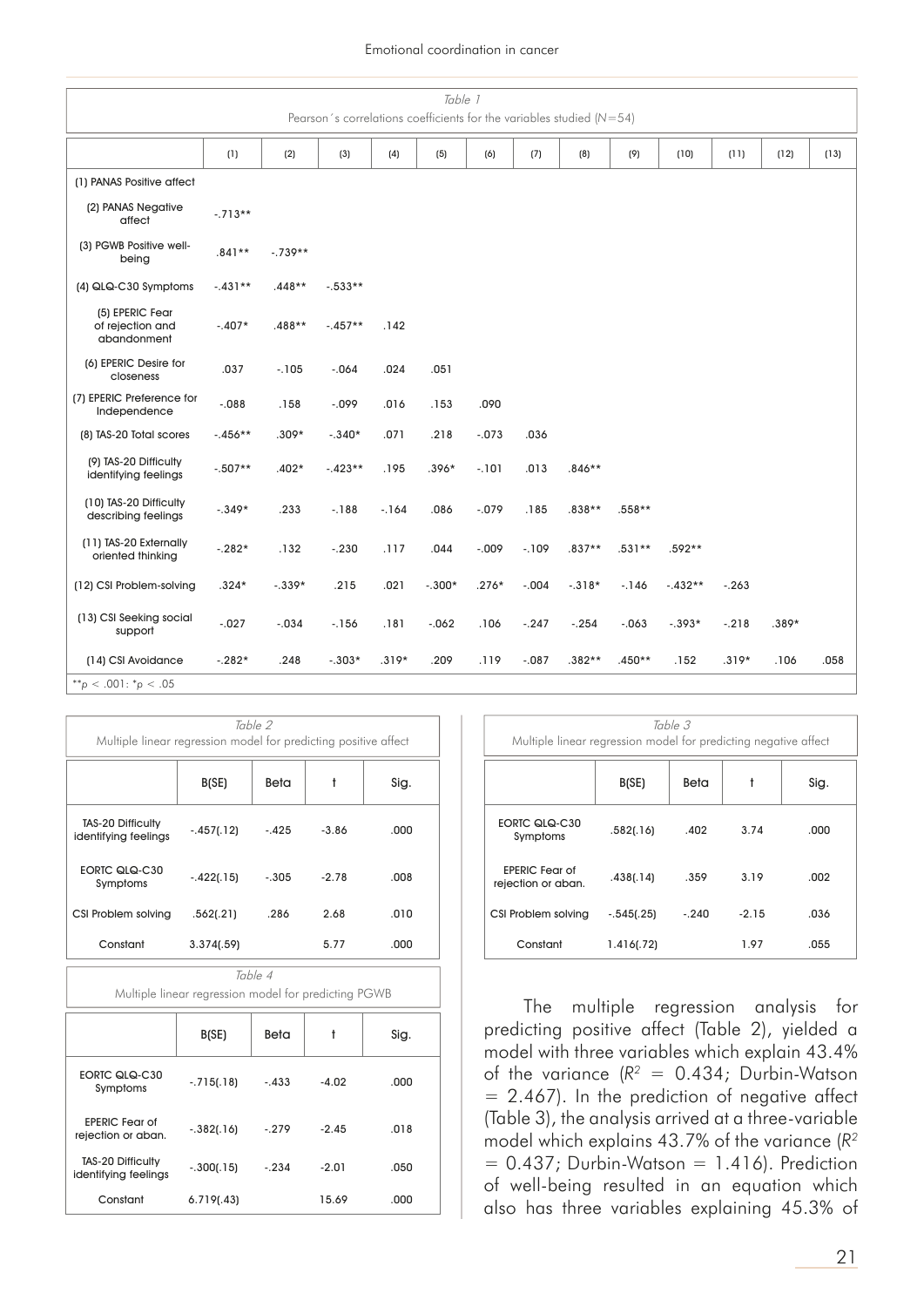the variance (Table 4), ( $R^2 = 0.453$ ; Durbin-Watson  $= 2.238$ ). The rest of the predictors did not account for significant variance in affect or PGWB emotional well-being.

The regression analysis showed perceived severity of symptoms to be an important predictor of both affect and mood. A high score on *Fear of rejection and abandonment* was a good predictor of negative emotions, but not positive, while the rest of the components of attachment did not correlate with any of the dependent variables. For alexithymia, a low score on *Difficulty identifying feelings* was the main predictor of positive affect and emotional well-being, while the other two components remained outside the equations. The types of coping showed more moderate relationships with the dependent variables. Coping directed at solutions predicted both negative and positive affect, although it is in third place in the regression equations.

# **DISCUSSION**

This study found some variables characterizing relationships with significant others to be important for emotional wellbeing, which we consider of special relevance to oncological patients. The diagnosis and treatment of cancer is a coping situation particularly sensitive to good emotional regulation and adjustment in the most intimate setting, so it is an advantage to have the type of interaction which enables intense intimacy and fluidity in exchange of information on emotional needs or need for support. The study was designed to examine the predictive value of these variables for self-reported emotional well-being.

In agreement with our hypothesis, the results revealed a negative role of alexithymia in emotional well-being, especially the ability to identify emotional signals. The lower this ability, the less emotional well-being there is. Furthermore, of all the variables studied, this component showed the strongest predictive power for positive affect. Contrary to expectations, the ability to effectively describe and express feelings has very little influence. According to our results, it is the ability to recognize, identify and differentiate the feelings themselves which is important to well-being more than the ability or need to express them. From a relational point of view, it could be argued that clear identification of the emotions achieves the appropriate attention from others, regardless of whether they are clearly expressed. One possible explanation is that description and emotional expression may be counterproductive if they refer to undifferentiated emotions or confused expressions. In this respect, the literature does not enable clearer conclusions. Contradictory results have been found on the repercussions of emotional expressiveness in psychological adjustment in women with cancer (Stanton et al, 2000; Stanton & Low, 2012; Zacharie & O´Toole, 2015), so the effect of emotional expression on well-being may be very dependent on context, especially the quality of the relationship it takes place in.

In coping styles, direct instrumental strategies demonstrated predictive power for both positive and negative affect. It seems to be well established in the literature that avoidance strategies are good predictors of psychological distress (Dempster et al., 2015), and that direct action coping strategies focused on problem solving lead to emotional benefits and better adaptation to medical situations (Stanton et al, 2000; Stanton & Low, 2012). It has been found that in breast cancer, which represents the majority of cases in our sample, stress avoidance strategies are prejudicial depending on other variables, such as the stage of the illness or whether it is being treated (Asuzu & Elumelu, 2013; Costanzo, Lutgendorf, Rothrock, & Anderson, 2006; Kraemer et al., 2011; Kvillemo & Bränström, 2014; Moskowitz, Hult, Bussolari, & Acree, 2009). Furthermore, as already mentioned, the results of the avoidance scale should be interpreted with caution due to their low internal consistency in our sample. The moderate correlations and their absence from the regression equations could be due to failure of the instrument. We assume that the special situation which the participants in the study were in makes questions related to avoidance be interpreted in a non-uniform way. They may be answering different things when asked about their preference for "being alone" or "amusing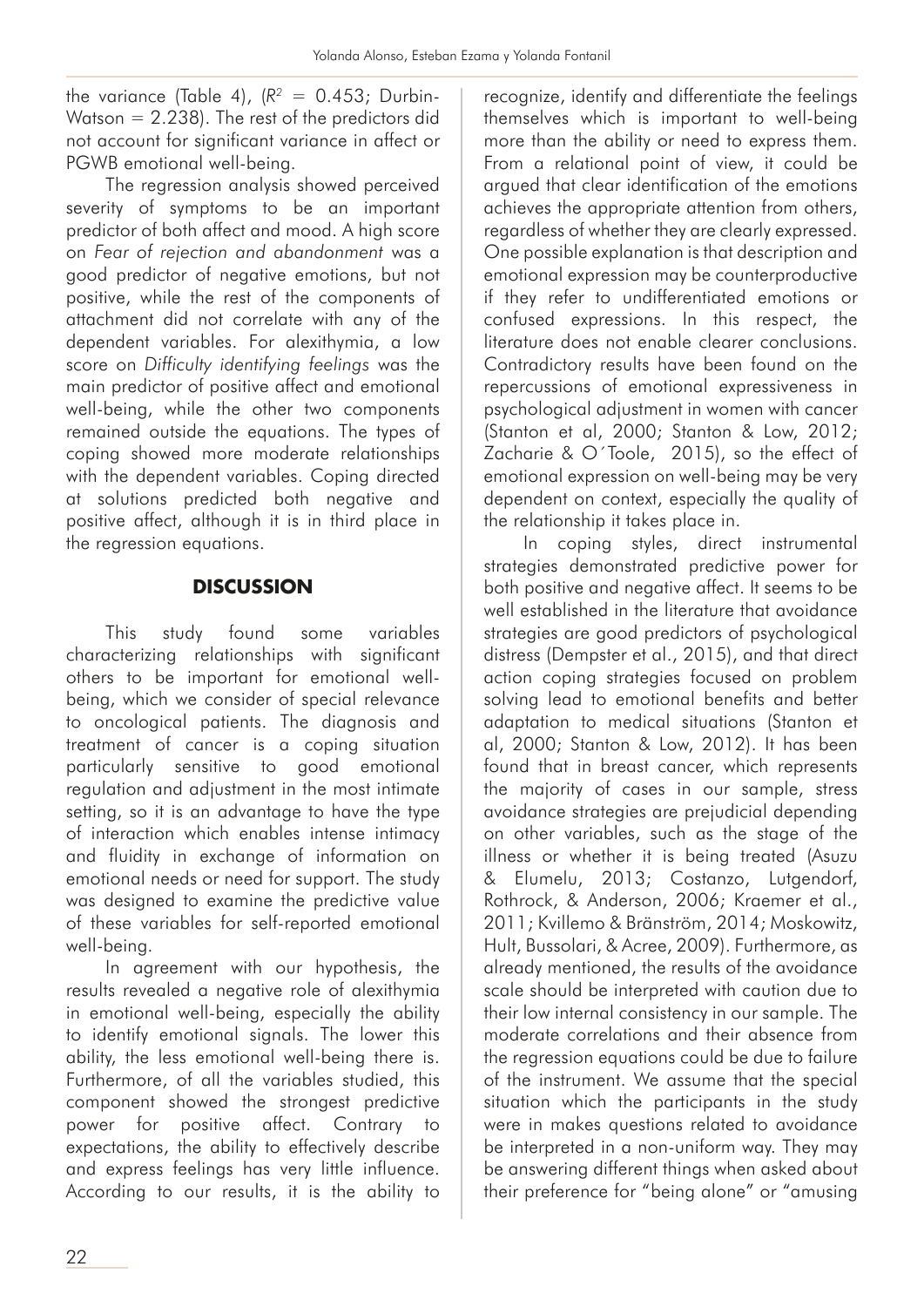themselves". We have not found any references in the literature to low internal consistency on this scale, so we cannot propose any other explanation.

Unexpectedly, seeking social support did not show any influence on emotional wellbeing. In the literature, strategies directed at seeking contact, consolation or company have been shown to have less important influence in quality of life or mood than other types of coping, and even contradictory results (Costanzo et al., 2006; Lutgendorf et al., 2002). It is worthwhile continuing to study this matter in qualitative studies, for example, to distinguish between the search for social support and the decision by those affected to restrict the circle of persons whom they tell about health problems, which would in turn be strongly conditioned by different cultural customs. People decide who to tell about their problem at the moment of diagnosis, and it may be then when the search for social support acquires an importance that could become most visible in the questionnaires. If this is so, the relationship between seeking support and affect would be different depending on where the patient is at in the process. Our participants were undergoing radiotherapy after having had surgery and/or chemotherapy. At that time, readjustments due to the impact of the diagnosis may have remained behind, and they may have been at an impasse waiting for the treatment to take effect. In any case, it should be kept in mind that not actively seeking social support as a coping strategy should not be understood as social withdrawal, since it is possible they consider the support they already have sufficient. Furthermore, not actively seeking comfort, consolation or advice does not mean having it helps them feel better.

Behavior related to attachment also demonstrated significant influence on psychological well-being. The EPERIC subscale on *Fear of rejection* showed strong correlations with the three dependent variables, and also predicted negative affect. The secure attachment style (usually measured in terms of low scores on the avoidance and anxiety dimensions of attachment, which would correspond to low scores on *Fear of rejection and abandonment*), has been related to a better emotional state

during illness (Ávila et al., 2015; Fagundes et al., 2014; Lo et al., 2010). Strong fear of rejection assumes hyper-activation of the mechanisms detecting such a threat, and this pattern is probably generalized into a more sensitive perception of other types of threat as well, such as the illness. Secure attachment is regarded as a protective factor mitigating the effect of stress in cancer and preventing trauma (Cicero et al., 2009; Schmidt, Blank, Bellizzi, & Park, 2012). Thus evaluating the fear of rejection can detect persons at greater risk of emotional distress when they are going through cancer treatment. The clear absence of correlations on the subscales *Desire for closeness* and *Preference for Independence* has an important clinical implication, since it enables less relevant variables to be neglected when helping individuals who are in this situation (Alonso et al., 2016).

Concerning the general results, it should be born in mind that the variables studied are not independent of each other, as might be deduced from the table of correlations. In fact, attachment is frequently considered a mediator of coping styles (Nicholls, Hulbert-Williams, & Bramwell 2014; Schmidt, Nachtigall, Wuethrich-Martone, & Strauss, 2002). A strong fear of rejection involves expecting critical attachment figures to reject or not understand complaints or requests for help. This would mean a higher probability of developing avoidance coping strategies and emotional suppression, and probably also, although as a slower construction through the type of care that their attachment figures have provided throughout life, less ability to differentiate their emotions and express them effectively. In our sample, important correlations were also observed among alexithymia indicators and less probability of instrumental coping or of seeking social support. Future research in this field should evaluate the mutual influence of these variables to find the parts most susceptible to therapeutic change and where it is easier for intervention to have more effective repercussions than others.

The main limitation of our work is that as a cross-study, it provides no information on the characteristics of the sample prior to diagnosis. This makes it hard to know to what point the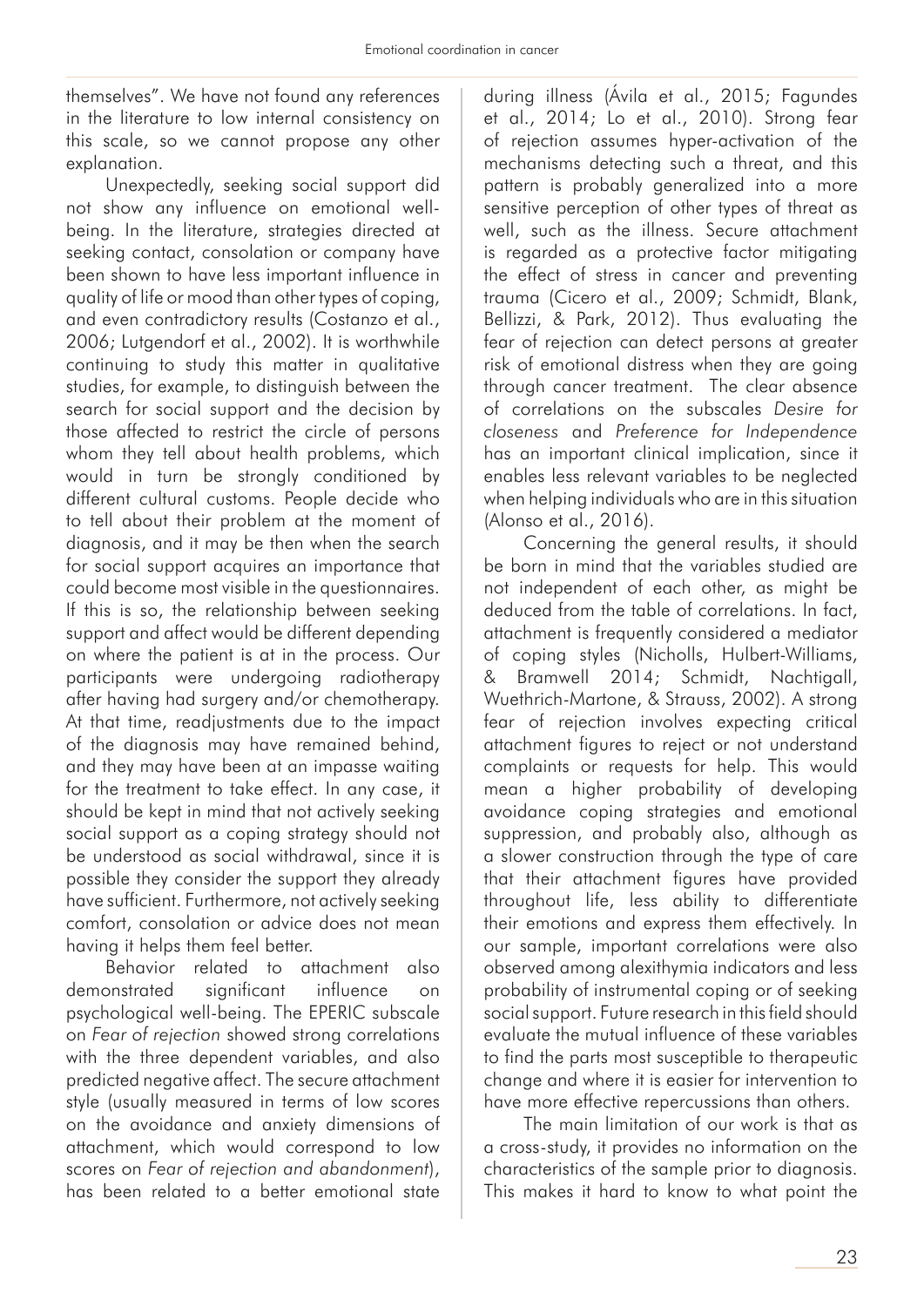information provided, especially concerning attachment preferences, is conditioned by the traumatic experience of the illness itself, which may have put to the test or brought to light dysfunctional relationships that might otherwise have gone unnoticed. Both attachment and alexithymia are considered relatively stable traits (Ludwig et al., 2014; Luminet et al, 2007), but they may vary depending on life events.

Another weakness is related to the data on coping strategies, which was limited to the illness, so we have no data on coping with other life events. The number of instruments given the participants made it preferable to omit some information and not overburden them, risking their refusal to participate.

Furthermore, due to the relatively small size of our sample, we did not differentiate subsamples, by diagnosis, severity of the medical situation or surgery undergone prior to radiotherapy. This would have enabled us to refine our conclusions on the different types of attention required depending on other variables which are doubtlessly intervening in the adjustment process.

In conclusion, our study supports what has generally been noted concerning coping styles, which is that in the face of illness, problem-solving strategies are beneficial to psychological well-being. Therefore, for clinical intervention, inclusion of promotion of active instrumental coping strategies as one of the therapeutic goals is recommendable. Similarly, intervention promoting interpretation of emotional perceptions themselves more than the ability to express them would be advisable. Verbal expression of emotions is relatively important and should not be lost from sight, but the benefit of describing emotions is probably subject to the ability to differentiate them.

The absence of significant results concerning close relationships in seeking social support agrees with the low correlations of difficulty in verbal expression of emotions. At the same time, the *Desire for closeness* and *Preference for independence* attachment scales do not correlate with any of the dependent variables either. In other words, within the general concepts of attachment, coping and alexithymia we are dealing with, none of the

components most sensitive to close relationships were predictive of emotional well-being, except for *Fear of rejection and abandonment.* Cancer is a life threatening event that puts to the test the functionality of close relationships, their adaptive value for responding to fears and need for care, and continuation of daily tasks affected by the treatments. However, this functionality seems to be represented by the fear of rejection and abandonment, more than other forms of contact with others. It also seems that secure attachment involves more well-being during cancer (Nichols et al., 2014), but what parts of attachment in particular are involved still remain to be differentiated. We believe that fear of rejection and abandonment must be an essential part of psycho-oncological treatments.

#### • Conflict of interest

The authors declare no conflict of interest.

## **REFERENCES**

- Alonso, Y., Fontanil, Y., & Ezama, E. (2016). Apego y bienestar en mujeres en proceso de tratamiento del cáncer de mama. *Anales de Psicología, 32*(1), 32–38.
- Amirkhan, J.H. (1990). A factor analytically derived measure of coping: The Coping Strategy Indicator. *Journal of Personality and Social Psychology, 59*(5), 1066–1074.
- Asuzu, C.C. & Elumelu, T.N. (2013). Assessing cancer patients' quality of life and coping mechanisms in Radiotherapy Department of the University College Hospital, Ibadan. *Psycho–Oncology, 22*, 2306–2312.
- Ávila, M., Brandão, T., Teixeira, J., Coimbra, J.L., & Matos, P.M. (2015). Attachment, emotion regulation, and adaptation to breast cancer: Assessment of a mediational hypothesis. *Psycho–Oncology, 24,* 1514–1520.
- Badía, X., Gutiérrez, F., Wiklund, I., & Alonso, J. (1996). Validity and reliability of the Spanish Psychological General Well–Being Index. *Quality of Life Research, 5,* 101–108.
- Boinon, D., Sultan, S., Charles, C., Rosberger, Z., Delaloge, S., & Dauchy, S. (2012). How social sharing and social support explain distress in breast cancer after surgery: The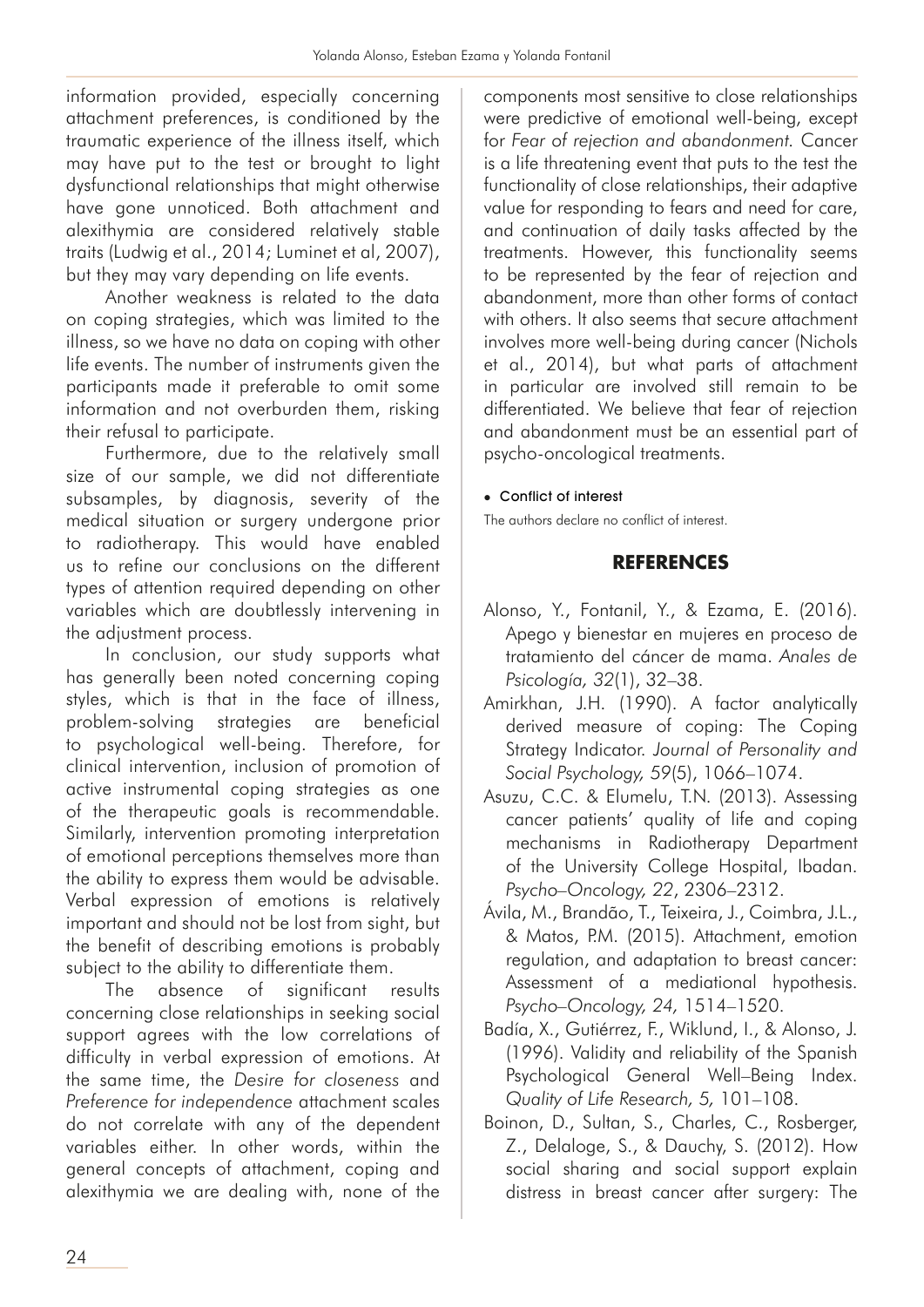role of alexithymia. *Journal of Psychosocial Oncology, 30*(5), 573–592.

- Cicero, V., Lo Coco, G., Gullo, S., & Lo Verso, G. (2009). The role of attachment dimensions and perceived social support in predicting adjustment to cancer. *Psycho–Oncology, 18,*  1045–1052.
- Costanzo, E.S., Lutgendorf, S.K., Rothrock, N.E., & Anderson, B. (2006). Coping and quality of life among women extensively treated for gynecologic cancer. *Psycho–Oncology, 15*(2), 132–42.
- De Vries, A.M.M., Forni, V., Voellinger, R., & Stiefel, F. (2012). Alexithymia in cancer patients: Review of the literature. *Psychotherapy and Psychosomatics, 81*, 79–86.
- Dempster, M., Howell, D., & McCorry, N.K. (2015). Illness perceptions and coping in physical health conditions: A meta–analysis. *Journal of Psychosomatic Research, 79*(6), 506–513.
- Dupuy, H.J. (1984).The psychological general well-being (PGWB) index. In N.K. Wegner, M.E. Mattson, & C.P. Fuberg (eds.), *Assessment of quality of life in clinical trials of cardiovascular therapies* (pp. 170–183). New York: Le Jacq.
- Fagundes, C.P., Jaremka, L.M., Malarkey, W.B., & Kiecolt–Glaser, J.K. (2014). Attachment style and respiratory sinus arrhythmia predict post–treatment quality of life in breast cancer survivors. *Psycho–Oncology, 23,* 820–826.
- Fontanil, Y., Ezama, E., & Alonso, Y. (2013). Validation of the scale of preferences and expectations in close interpersonal relationships (EPERIC). *Psicothema, 25,* 275–281.
- Holland, K.D., & Holahan, C.K. (2003). The relation of social support and coping to positive adaptation to breast cancer. *Psychology & Health, 18*(1), 15–29.
- Jensen-Johansen, M.B., Christensen, S., Valdimarsdottir, H., Zakowski, S., Jensen, A.B., Bovbjerg, D.H., & Zachariae, R. (2013). Effects of an expressive writing intervention on cancer–related distress in Danish breast cancer survivors. Results from a nationwide randomized clinical trial. *Psycho–oncology, 22*(7), 1492–500.
- Kojima, M. (2012). Alexithymia as a prognostic risk factor for health problems:

A brief review of epidemiological studies. *Biopsychosocial Medicine, 6,* 1–9. [https://doi.](https://doi.org/10.1186/1751-0759-6-21) [org/10.1186/1751-0759-6-21](https://doi.org/10.1186/1751-0759-6-21)

- Kraemer, L.M., Stanton, A.L., Meyerowitz, B.E., Rowland, J.H., & Ganz, P.A. (2011). A longitudinal examination of couples' coping strategies as predictors of adjustment to breast cancer. *Journal of Family Psychology, 25*(6), 963–972
- Kvillemo, P., & Bränström, R. (2014). Coping with Breast Cancer: A Meta–Analysis. *PLoS ONE 9*(11): e112733. [10.1371/journal.](http://dx.doi.org/10.1371/journal.pone.0112733) [pone.0112733](http://dx.doi.org/10.1371/journal.pone.0112733)
- Livneh, H., & Antonak, R.F. (2005). Psychosocial adaptation to chronic illness and disability: a primer for counselors. *Journal of Counseling and Development, 83*(1), 12–20.
- Lo, C., Lin, J., Gagliese, L., Zimmermann, C., Mikulincer, M., & Rodin, G. (2010). Age and depression in patients with metastatic cancer: The protective effects of attachment security and spiritual wellbeing. *Ageing & Society, 30,*  325–336.
- Ludwig, G., Krenz, S., Zdrojewski, C., Bot, M., Rousselle, I., Stagno, D., ...& Stiefel, F. (2014). Psychodynamic interventions in cancer care I: psychometric results of a randomized controlled trial. *Psycho-Oncology, 23,* 65–74
- Luminet, O., Rokbani, L., Ogez, D., & Jadoulle, V. (2007). An evaluation of the absolute and relative stability of alexithymia in women with breast cancer. *Journal of Psychosomatic Research, 62,* 641–648.
- Lutgendorf, S.K., Anderson, B., Ullrich, P., Johnsen, E.L., Buller, R.E., Sood, A.K., …& Ritchi, J. (2002). Quality of life and mood in women with gynecologic carcinoma. *Cancer, 94,* 131–140.
- Manna, G., Foddai, E., Di Maggio, M.G., Pace, F., Colucci, G., Gebbia, N., & Russo, A. (2007). Emotional expression and coping style in female breast cancer. *Annals of Oncology, 18* (Supplement 6): vi77–vi80. [10.1093/](http://dx.doi.org/10.1093/annonc/mdm231) [annonc/mdm231](http://dx.doi.org/10.1093/annonc/mdm231)
- Martínez-Sánchez, F. (1996). Adaptación española de la Escala de Alexitimia de Toronto (TAS-20). *Clínica y Salud, 7*(1), 19–32.
- Mikulincer, M., & Shaver, P.R. (2007). Attachment